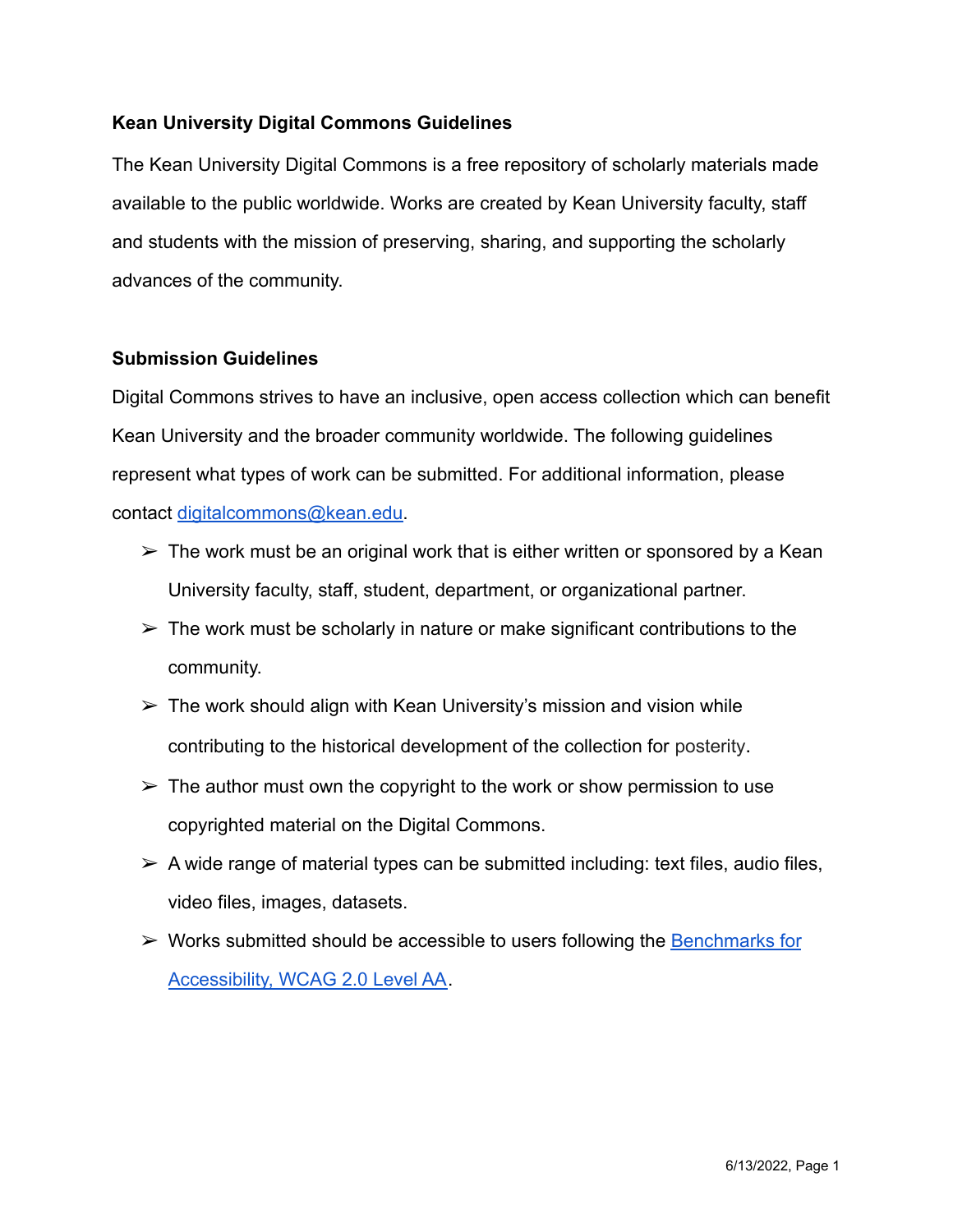# **What Types of Content Can Be Submitted?**

- $\triangleright$  Journals and journal articles produced by the Kean University community
- $\geq$  Books and multimedia (when allowed by copyright or license)
- $\triangleright$  Conference proceedings
- $\triangleright$  Campus events
- $\triangleright$  Collaborative projects
- $\triangleright$  Theses, dissertations, and capstone projects
- $\triangleright$  Kean University documents and institutional reports
- $\triangleright$  Accreditation reports and supporting documents
- $\triangleright$  Presentations
- $\triangleright$  Campus publications (i.e newsletters, yearbooks)
- $\triangleright$  Archival resources (primary or supplementary)
- $\triangleright$  Technical reports
- $\triangleright$  Datasets

#### **Content that is NOT Permitted for Submission to the Digital Commons:**

- $\triangleright$  FERPA-protected information, including student email addresses
- $\triangleright$  HIPAA-regulated information (protected health information), including any information related to the past, present or future physical or mental health of an individual, except only if the individual has authorized release of his or her information in writing, and such release is in the hands of the publisher
- $\geq$  Content barred by law or regulation from publication
- $\triangleright$  Intellectual property for which the submitter does not have permission to submit and distribute
- $\triangleright$  Non-public personally identifiable financial or contact information of any kind, including, but not limited to, social security numbers, credit/debit card numbers,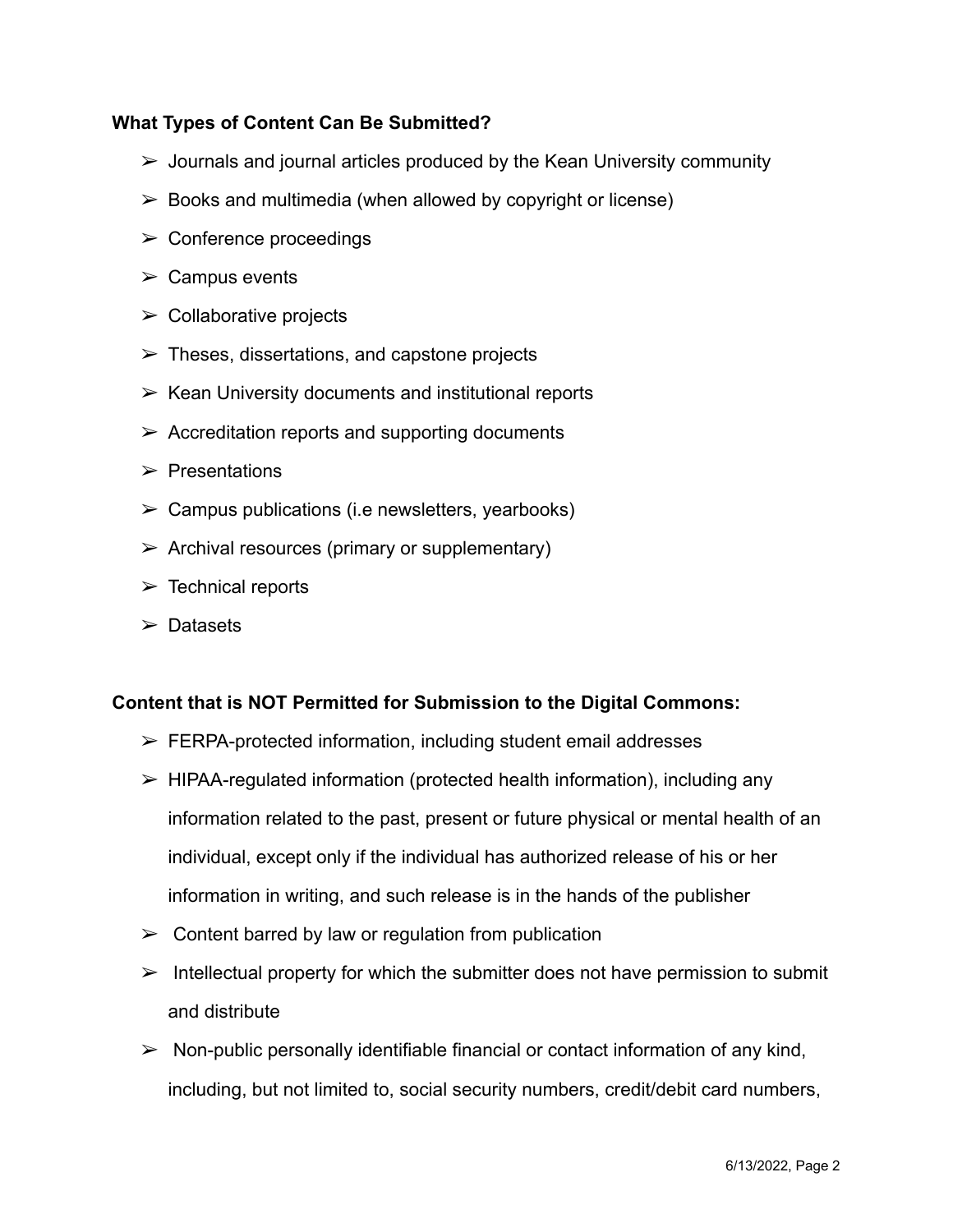account numbers, account balances, and private residential addresses, except only where such records preexist as legitimate publicly accessible records outside the university

- $\triangleright$  Photographic depictions of individuals in areas where a reasonable expectation of privacy exists, except only if all individuals depicted have given written consent to publication of their image
- $\triangleright$  Records protected by state privacy laws. Please note that privacy laws vary by state, and protect their residents even when they are out of state

# **Copyright**

The Digital Commons constitutes an original collection of scholarly work, which is shared freely with the public. Works included in this repository are not free from restrictions, nor part of the public domain. All original work once in written form automatically has copyright privileges. Reproduction of any works within this repository should adhere to [Copyright Law](https://www.copyright.gov/), [Creative Commons Licenses,](https://creativecommons.org/licenses/) [Fair Use Doctrine,](https://www.ala.org/advocacy/sites/ala.org.advocacy/files/content/copyright/FairUseChecklist.pdf) or have written permission from the author.

# **Author Rights**

- $\geq$  The author retains the copyright for all works submitted
- $\triangleright$  The author is free to reuse the content, but it is their responsibility to check the terms of the publication agreement if a document published in Digital Commons is published elsewhere. For more information, you can review publishing permissions on the [Sherpa Romeo](https://v2.sherpa.ac.uk/romeo/#:~:text=Sherpa%20Romeo%20is%20an%20online,journal%2Dby%2Djournal%20basis.) resource site
- $\triangleright$  Authors may update and add to existing works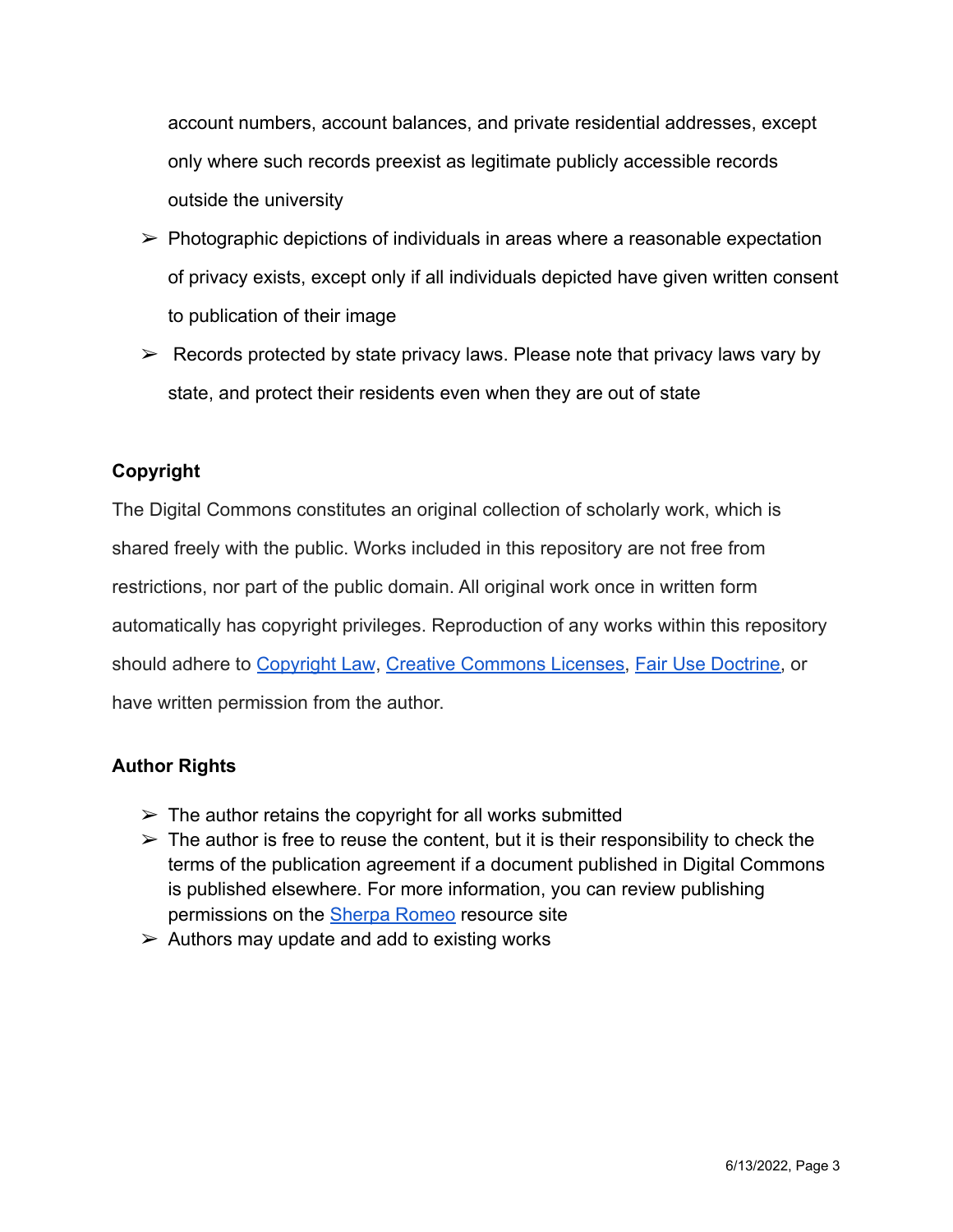# **User Rights**

- $\geq$  All users must respect the intellectual property rights of the author
- ➢ Material may be downloaded for educational and research purposes provided proper citation is given to the author
- $\triangleright$  Material may not be copied, distributed, displayed, altered, or used for commercial purposes, unless such use is specified by a [Creative Commons](https://creativecommons.org/licenses/) [License](https://creativecommons.org/licenses/) or a [Fair Use exception](https://www.ala.org/advocacy/sites/ala.org.advocacy/files/content/copyright/FairUseChecklist.pdf) is made

### **Withdrawal of Content**

The Digital Commons is a permanent, open access repository with limited removal of content, unless legally required. Under some circumstances works may be withdrawn if requested by the contributor due to issues such as copyright infringement, plagiarism, faulty data or falsified information. Contributors who depart Kean University will still have their works retained on the Digital Commons. Authors or contributors who wish to update or remove their work, should contact [digitalcommons@kean.edu](mailto:digitalcommons@kean.edu) for further assistance.

# **GETTING STARTED**

Once you have reviewed the criteria and are ready to submit, navigate to the [Author's](https://digitalcommons.kean.edu/submit_research.html) [Corner](https://digitalcommons.kean.edu/submit_research.html) on the Digital Commons website where you will be prompted to create a new account or login if you previously created an account. If your submission does not fall into one of the categories listed, please contact [digitalcommons@kean.edu](mailto:digitalcommons@kean.edu) for more support. Authors and administrators are responsible for uploading their own content, making revisions, and creating their own metadata. Administrators are responsible for updating the site when needed.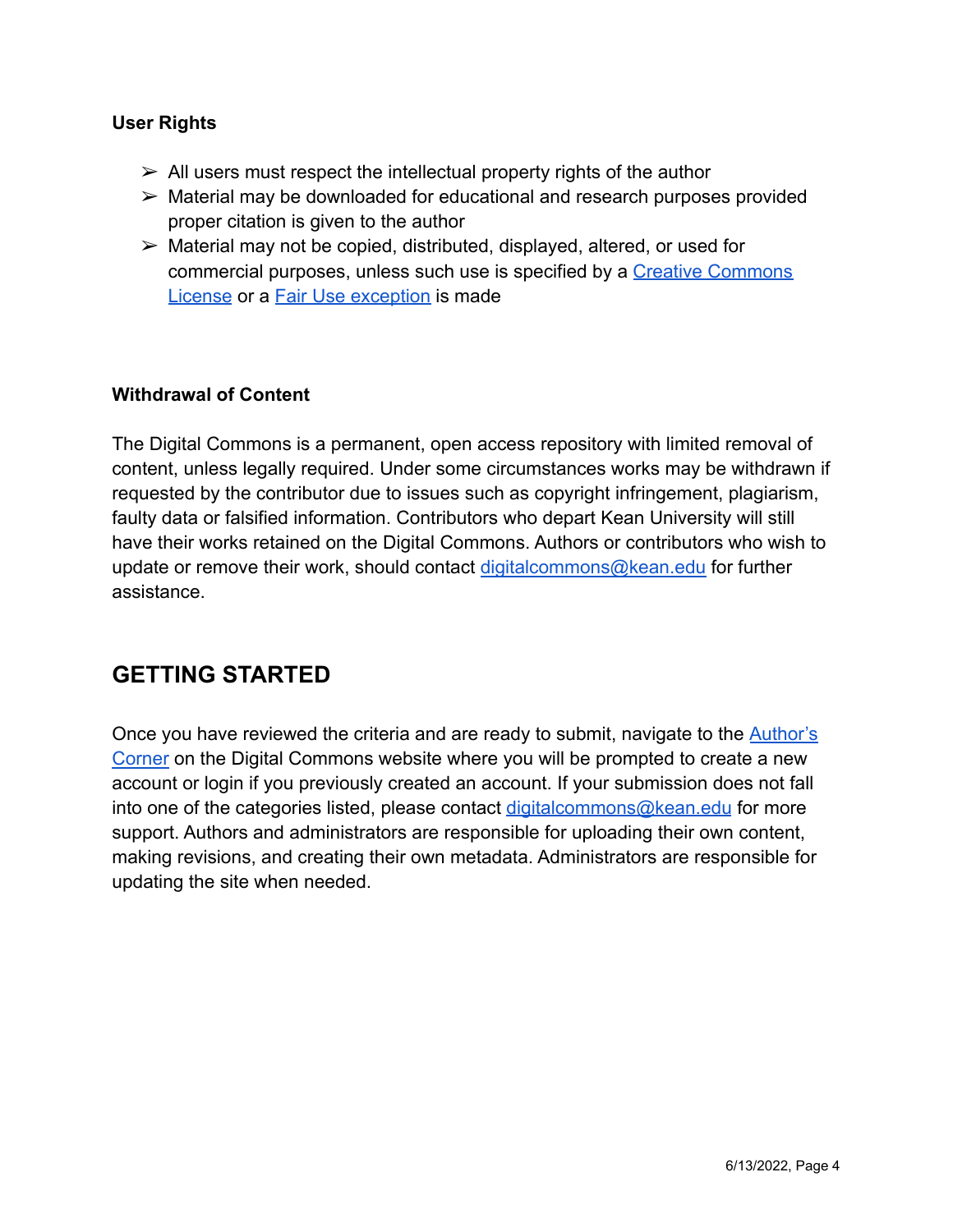# **Author Submission Steps**

Detailed instructions can be found by visiting [bepress™](https://bepress.com/reference_guide_dc/author-submission-steps-digital-commons/).



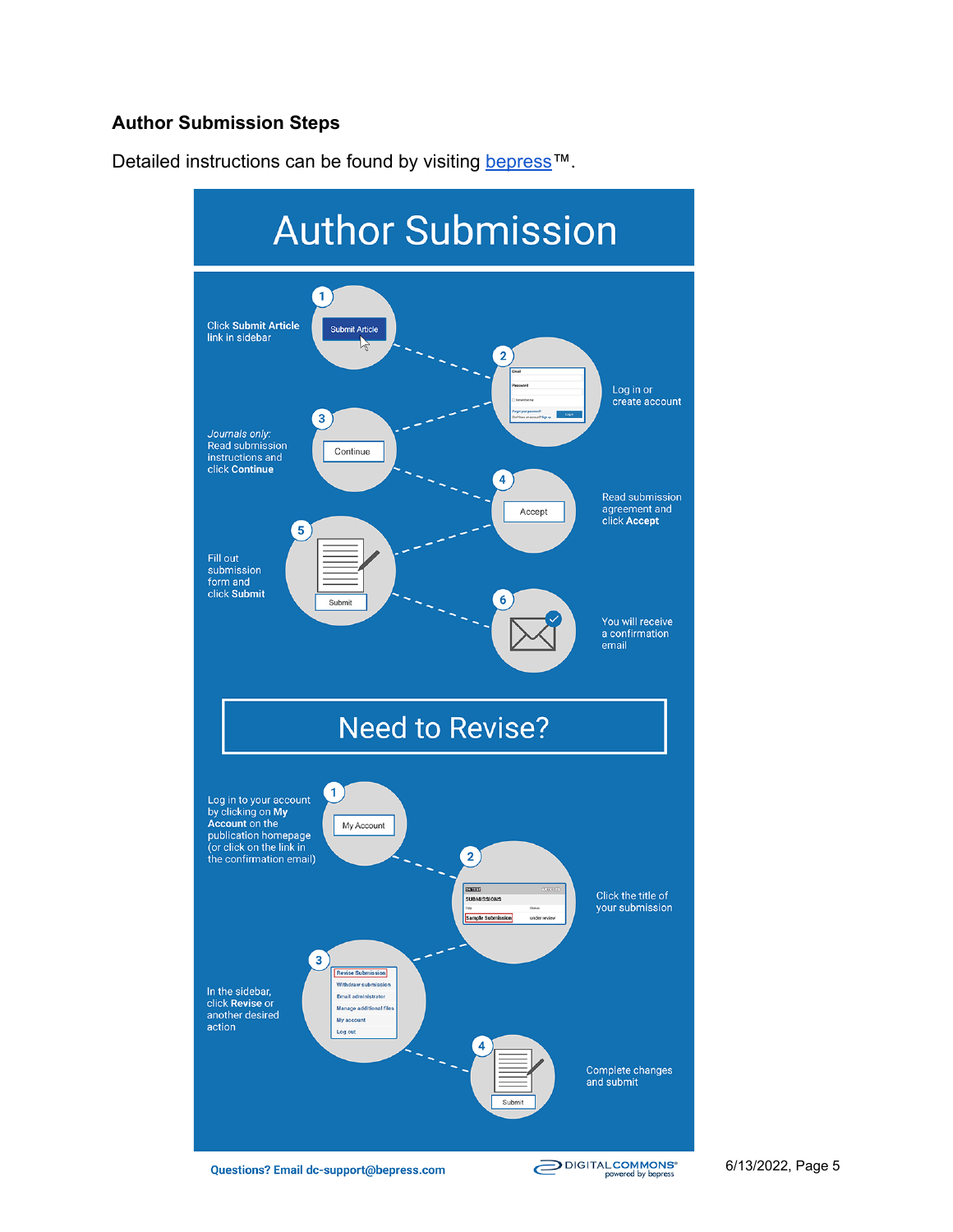### **HTML Basics**

When uploading content onto the Digital Commons, introductory or abstract text must be specified using HTML tags. Information on formatting basic HTML tags can be found on [bepress](https://bepress.com/reference_guide_dc/formatting-introductory-text-basic-html-tags/)™. In addition, the library has several [ebook resources](https://kean.on.worldcat.org/oclc/911208008) available. Free online training can be found by visiting [here](https://www.geeksforgeeks.org/html-basics/) and here.

### **Batch Uploading of Documents**

Multiple records may be uploaded to the Digital Commons at one time. Using the batch feature, an administrator can upload an Excel spreadsheet with the appropriate metadata attached. For more information on batch uploads in Digital Commons visit [here.](https://bepress.com/reference_guide_dc/batch-upload-export-revise/) *Note:* If it is your first time uploading a batch, please reach out to the Digital Commons, [digitalcommons@kean.edu](mailto:digitalcommons@kean.edu), for support first.

#### **Submission Revisions**

If the submission has not yet been posted to the Digital Commons, you can revise the submission by logging into ["My Account](https://digitalcommons.kean.edu/cgi/myaccount.cgi?context=)" on the Kean Digital Commons website and completing the following steps:

- 1. Locate the submission in your My Account page and click on that title.
- 2. Select "Revise Submission" from the left bar navigation menu.
- 3. Enter your changes and click "Submit" located on the bottom of the page.

If the submission has already been posted to the Digital Commons, please contact the repository administrator with your changes, or reach out to [digitalcommons@kean.edu](mailto:digitalcommons@kean.edu)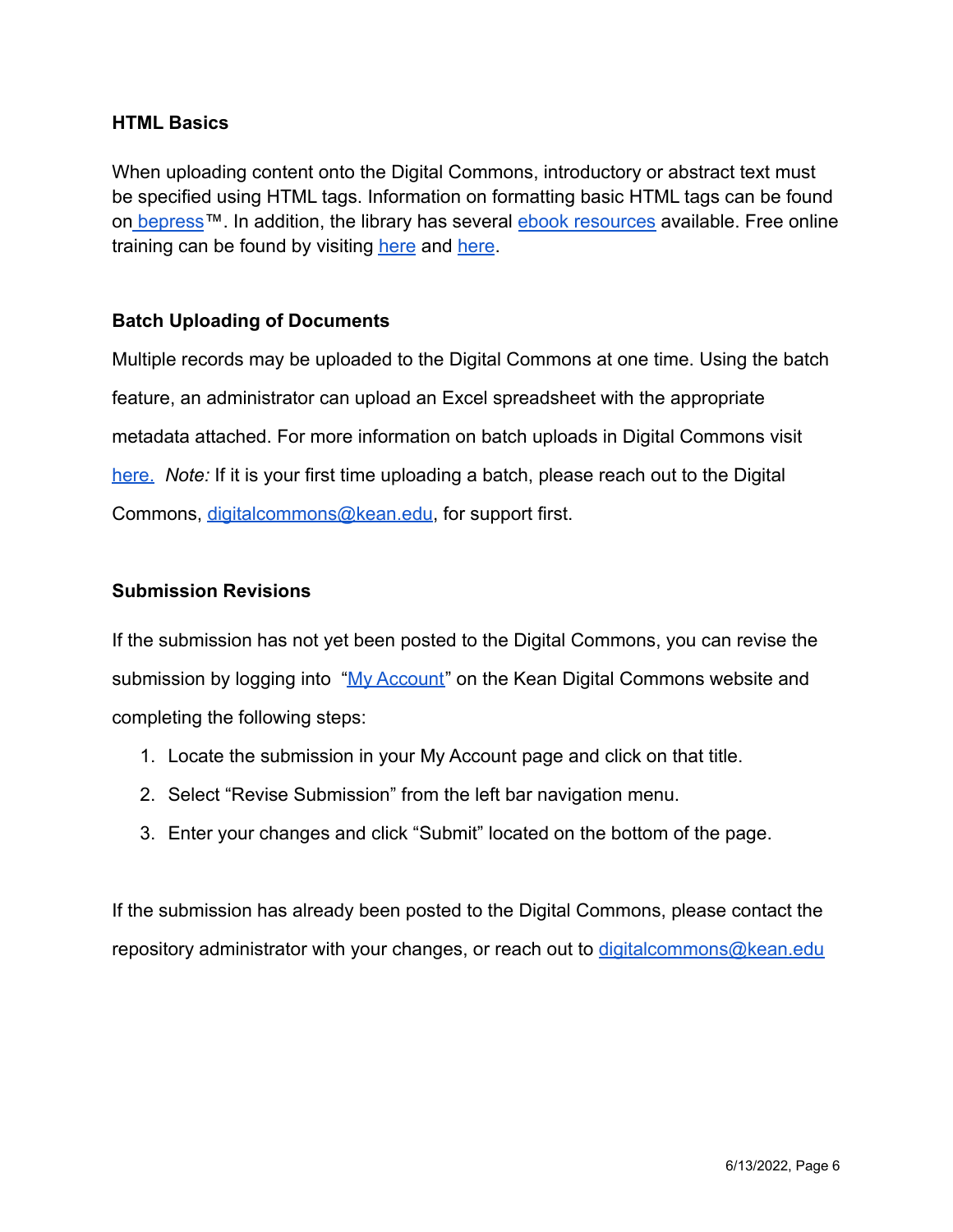#### **Digital Commons Publication Types and File Formats**

*Source: bepress, https://bepress.com/wp-content/uploads/2017/01/DC-publication-types-at-a-glance.pdf*

### DIGITAL COMMONS PUBLICATION TYPES AT A GLANCE



- default (advisors, departments, embargo dates) Example
- Image files only (.jpg, .tif, .bmp,
- .png, .gif, .eps)
- Example
- 
- Supports multiple themes and tracks (items are posted to tracks)
- Example  $\bullet$

#### ALSO AVAILABLE FOR PUBLICATIONS IN DIGITAL COMMONS

Native streaming and third-party embeds, including audio, video, and providers such as Issuu and SlideShare

#### **Google Maps integration**

٠

Metrics, through the DC Dashboard with integrated Plum Analytics, Google Analytics, and more

#### **Supplemental file uploads**

\* Not applicable to image galleries

All file types supported \* (native file download may need to be enabled for some file types)

Peer-review tools, including a double-blind option \*

Subscription controls and embargo support \* (metadata displays publicly; access to primary files can be restricted) PDF conversion and cover pages, on by default \*

#### **PUBLICATION TYPES VS. COMMUNITIES**

A community is a container structure in Digital Commons. Instead of holding published content like the publication types above, it holds other structures. These can include any number and combination of publication types as well as nested communities (also called sub-communities). Repository and collection organization depends on communities to create a browsable hierarchy.

See Digital Commons Structures: Publications and Communities or the Site Organization video tutorial for more on this topic.



dc-support@bepress.com http://www.bepress.com/products/digital-commons/resources/